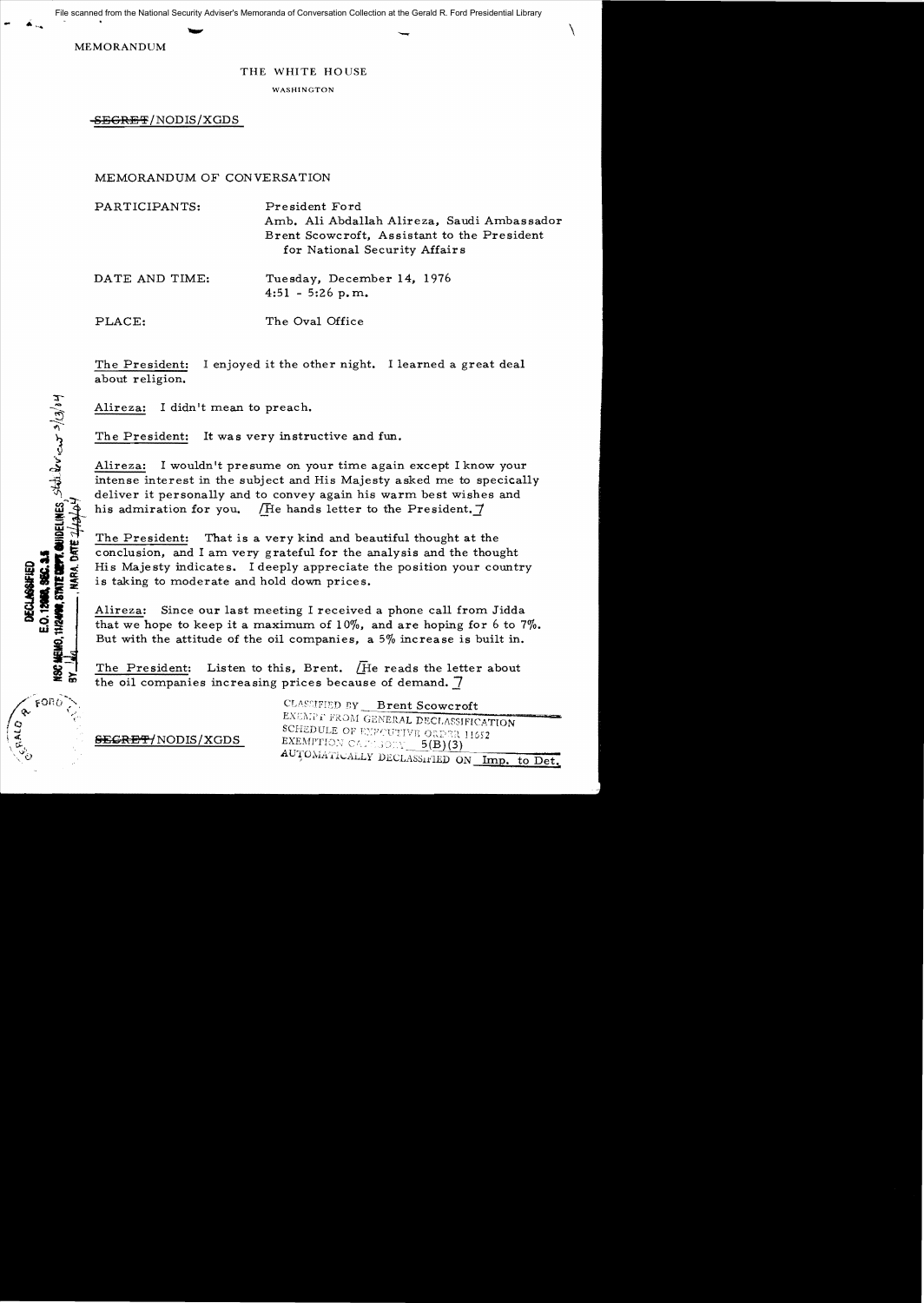## $SECRET/NODIS/XGDS$  - 2 -

- 4

-

Alireza: Aramco is now selling for \$12 and all the profits go to the company. In fact, though, some of the other countries have raised their prices and the company rather had to go along.

The President: What about a postponement of an increase?

Alireza: I thought of that and discussed it with Zahedi. He said he thought it came too late but he would forward it. He discussed it with me and it is clear the idea had no support. It really wouldn't be fair to the new Administration to wait until March, say.

The President: I am interested in what the letter says about the boycott. We were opposed, as you know. I hope Carter's remarks were in fact just for the campaign.

Alireza: I have assurances that it is so. I met with Vance last Friday. He indicated a request for a meeting would be well received. He said the Administration plans to continue your policy. That it is the Congress. I told him that it is okay for the Congress to keep on studying it but not to rush it through.

The President: It was a purely political ploy. Congress has behaved very irresponsibly.

Alireza: We do have assurances **--** and as you know you had extended and invitation to Prince Saud to come next year. I am pleased to be able to tell you that that invitation has been reconfirmed by the new Administration. I will be seeing His Majesty in Geneva in a few days. If there is anything I can convey, anything you may wish.

The President: Please tell His Majesty that I intend to do everything I can for our relations both in office and afterwards - - and I will talk to Mr. Carter in the same vein about the boycott issue.

**orS:E€RF!** 'f' /NODIS/XGDS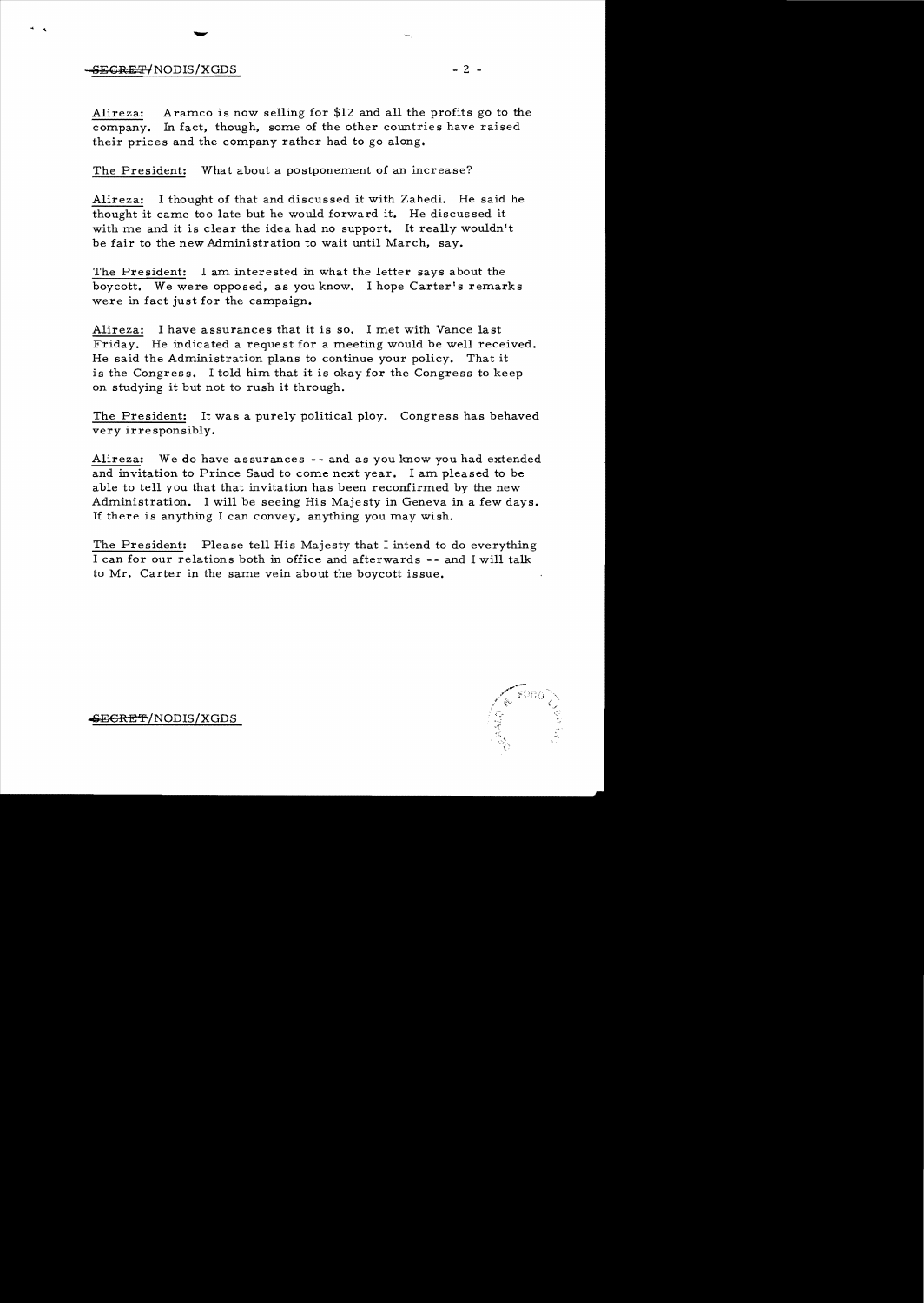$P/dh\nu_{3n}$ <br>  $/4Rn=16$ 

P Danjoyel et austen my de lemad o just here about unique. a I endre ernee to preach. l'It was une instructive - al fu . O I combail present as jour time ajoint except I how your untire interest incontant and H 111 ashed und sperfically to delivered to fluxousely and It comes again his course best unitres + la adressation fai you. (Hunds letter to M) P Brien a my hide humble that see Saubrison + 2 un quitput par tres analyses Epouse entre l'attente de la ce tous done pres a sind and lost inty duck placeall flow Juden that we hope to hap it a  $\frac{1}{\sqrt{2}}\frac{1}{\sqrt{2}}\frac{1}{\sqrt{2}}\frac{1}{\sqrt{2}}\left(\frac{1}{\sqrt{2}}\frac{1}{\sqrt{2}}\right)+\frac{1}{\sqrt{2}}\frac{1}{\sqrt{2}}\frac{1}{\sqrt{2}}\frac{1}{\sqrt{2}}\frac{1}{\sqrt{2}}\frac{1}{\sqrt{2}}\frac{1}{\sqrt{2}}\frac{1}{\sqrt{2}}\frac{1}{\sqrt{2}}\frac{1}{\sqrt{2}}\frac{1}{\sqrt{2}}\frac{1}{\sqrt{2}}\frac{1}{\sqrt{2}}\frac{1}{\sqrt{2}}\frac{1}{\sqrt{2}}\frac{1}{$ w/c athlands family virgons, a 5% Phéfer & This Knot (Rendo dont ai comparise 7 précedent de course of dominal. a Samer Crains es nous reching prise all - propole pet company. Infect, the Jan 9-octure metins 2 me carso him pries & crongany rather huite goaling.

**DBCLABONNED E.O. 12068, SEG. 2.5**<br>N**SC NINIO, 11/2008, STATE DEPT. GUIDELINE**S State  $2\pi r \cos \frac{3}{2}r \sin \frac{3}{2}r \sin \frac{3}{2}r \sin \frac{3}{2}r \sin \frac{3}{2}r \sin \frac{3}{2}r \sin \frac{3}{2}r \sin \frac{3}{2}r \sin \frac{3}{2}r \sin \frac{3}{2}r \sin \frac{3}{2}r \sin \frac{3}{2}r \sin \frac{3}{2}r \sin \frac{3}{2}r \sin$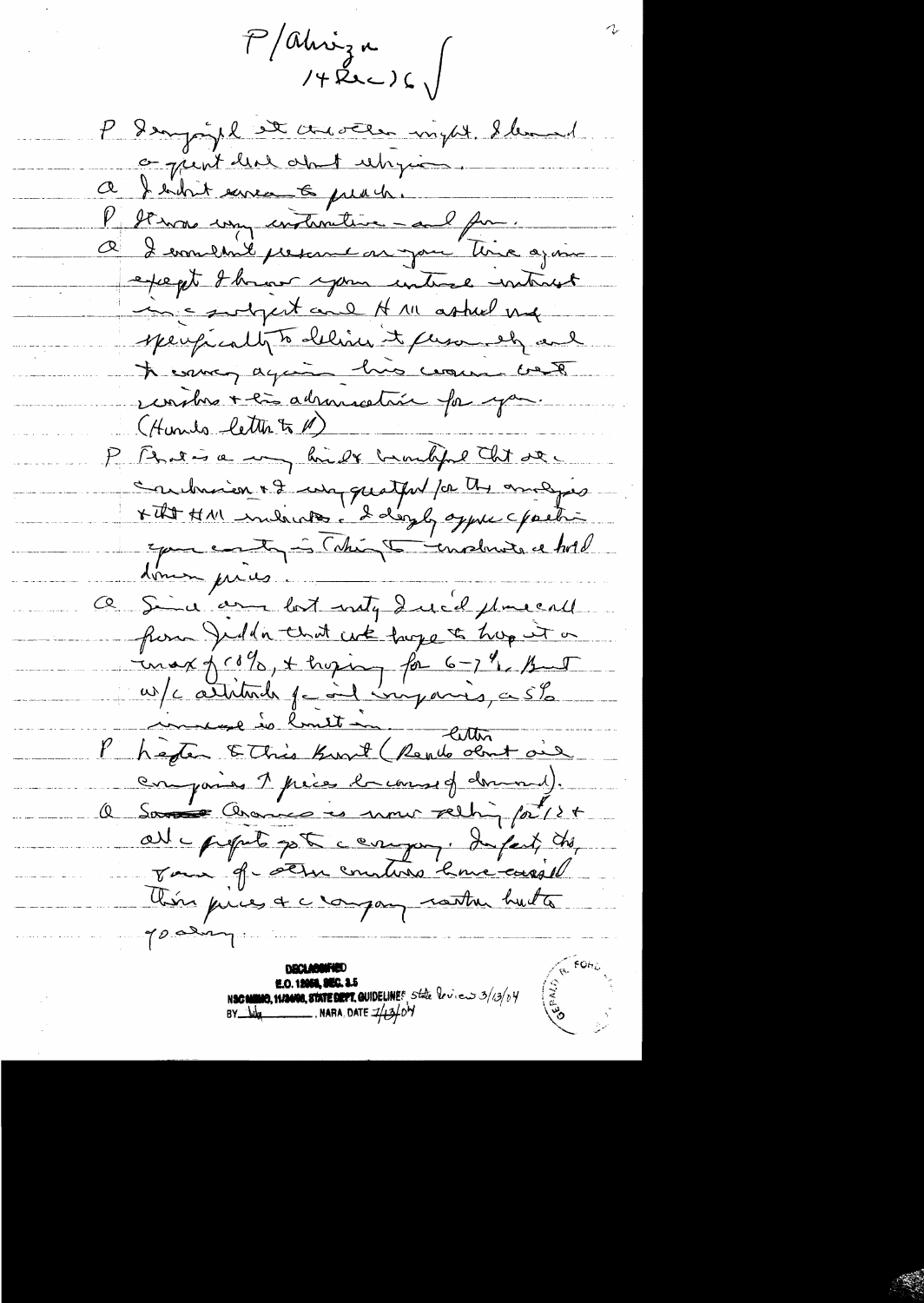P What about a polysonment for 7. a I thing that & drowsered in as I Zatuali. He suid to that it commenter late but he would friend it. He discussed Nature + it Croi à mal no sugger. It mally P & interested in what said superland chequette use come of part as partement, de hope Contens Murades cien in fait pour fac companyer. Q & hum desurances that is to, I unet w? Verne tast Fin. He en histed a reguest for a mity would be well in cel. If a scaril a ce huin plants continued epour patrique That it Cu'y both him that it of for tormand it then. P Starre a publique point play. Compte behoved way userpossibly, ' I we do have oppenances - and as you hum you had xtended an mont. & Pine Sand to come une mext pour. If heard to er acted Will game Text that murderline lune hom une puniet by a nouvellement. I said la seit AM en Comme à apredance et there is again I can concer comptain pour mon  $u \rightarrow u$